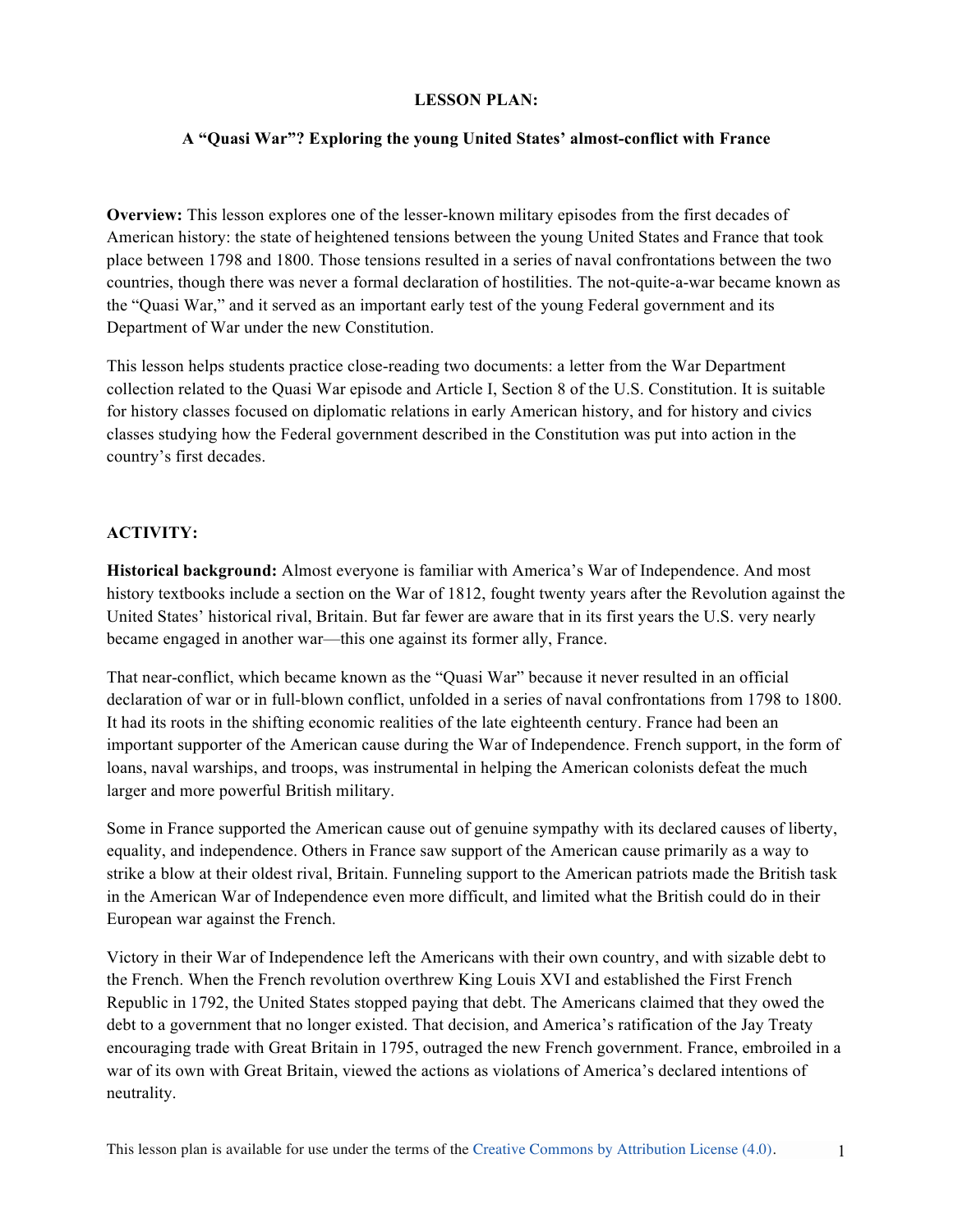France responded by attacking American merchant vessels, seizing more than 300 in a span of less than a year. The United States, which had only a tiny navy, was at the mercy of the French naval raiders. In July of 1798, Congress revoked its treaties with France and authorized attacks on French warships discovered in American waters. It was an open invitation to confrontation with the French.

For a young and relatively untested nation, the stakes were high. France was a well-established European power with sizable military forces. Why did President Adams and the young United States believe they could risk a fight with a much larger and more powerful opponent? Where did the Federal government get the powers necessary to wage the fight?

**Lesson objective:** To explore learn more about the early foreign relations of the young United States by examining internal appraisals of the looming standoff with France. This lesson gives students a look into a letter from the Secretary of War as the nation edged uneasily toward a potential conflict with its former ally, France. It also guides students to connect the Quasi War episode with specific language from the Constitution that enabled the new Federal government to confront rivals.

How did the small, young nation look at the possibility of a war with a larger and much more powerful opponent? Where did the powers to wage the Quasi War come from?

Students will practice close-reading historical documents by looking at two eighteenth-century documents: a letter sent from Secretary of War James McHenry contemplating the possibility of conflict with France, and Article I, Section 8 of the U.S. Constitution, which enumerates the powers given to Congress, including the powers necessary to defend the nation in time of war.

### **Lesson materials**

### **Primary source document packet:**

Document A, Secretary of War James McHenry's 1797 letter to William Laughton Smith (p. 6-7)

Document B, United States Constitution, Article I, Section 8 (p. 8)

### **Historian's worksheet** (p. 9)

**Teacher answer key** (p. 10-12)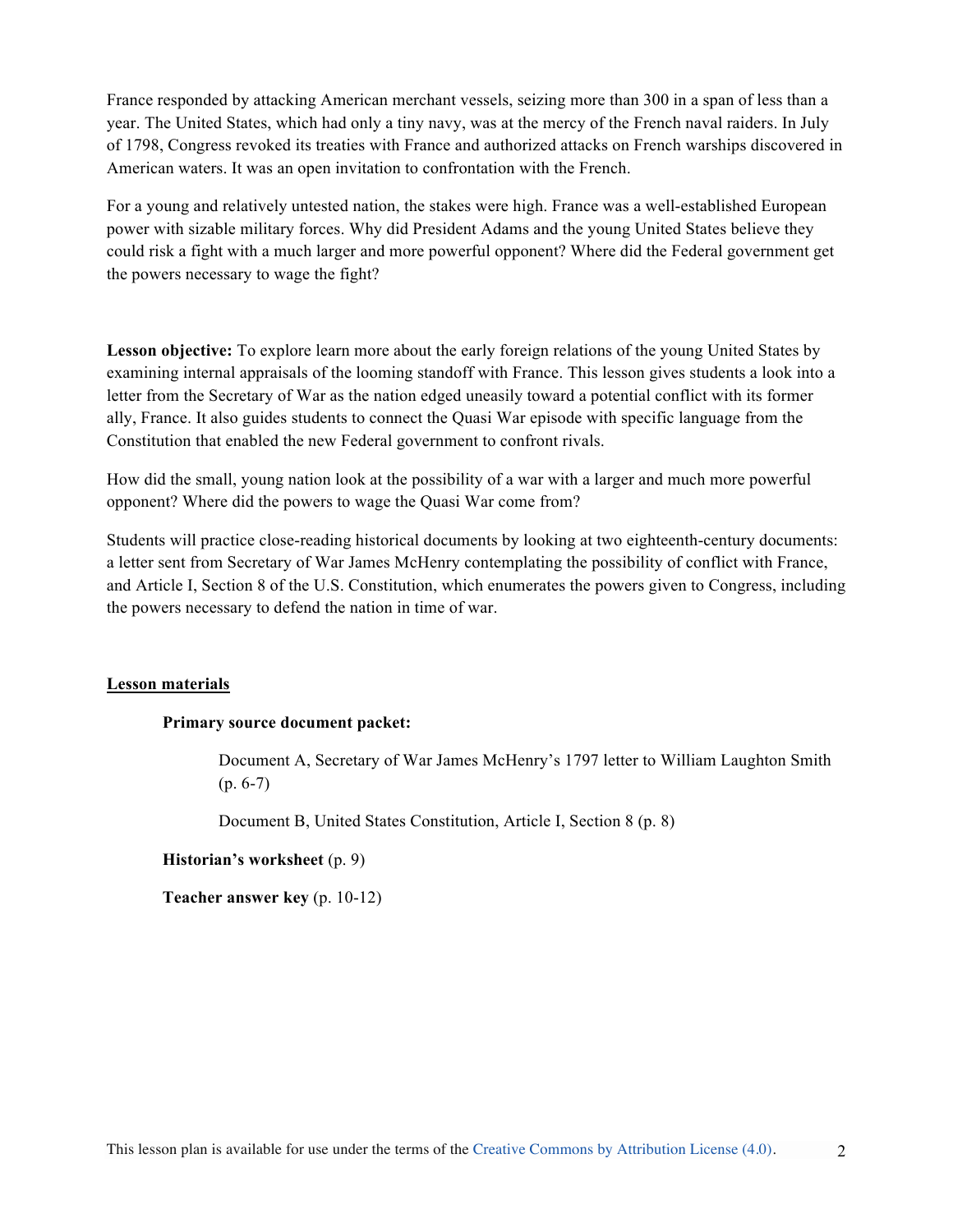# **Lesson preparation**

Prepare copies of both documents and the historian's worksheet for students. If your students are fairly new to working with primary-source documents from the late 1700s, this may work better as a group exercise. The language in these letters is fairly stilted, and requires some interpretation, inference, and educated guesswork to interpret.

# **Lesson procedure**

**Optional icebreaker introduction:** The primary sources are transcribed versions of handwritten eighteenth-century originals. A digital scan of Document A accompanies the transcription. If your students can read cursive handwriting, you have the option to begin the lesson with a short exercise in which students transcribe the document themselves.

This is an exercise that often works best in groups, since good transcribers must often use context clues and inference to figure out words and abbreviations that are unclear. With the exception of the War Department's clerks (who had good penmanship as part of their job description), eighteenth-century handwriting was often cramped and confusing, and sometimes nearly indecipherable.

Students will likely find this process extremely frustrating—professional historians find it frustrating, too! Besides the mediocre penmanship, Document A has many cross-outs and corrections, and only the most dedicated students will be able to transcribe even a few lines.

But a five-minute attempt to transcribe the document can help them appreciate the challenges that teachers and textbook authors face in making sense of original letters from this period, even if the students' own attempts are unsuccessful. Teachers can furnish the typed transcription for students to use for the main activity.

This lesson fits in the era known as the "Federal period" that extended from the ratification of the constitution in the late 1780s to Thomas Jefferson's inauguration in 1801. America had only recently won its independence from England in the long and grueling War of Independence. After five years of a weak central government under the Articles of Confederation, leaders from the thirteen colonies convened in Philadelphia during the summer of 1787 to draft a new Constitution that gave new responsibilities and new powers to a considerably strengthened Federal government enshrined in the Constitution.

Among the responsibilities granted to the Federal government was "to provide for the common defense." To that end, the Constitution granted the Federal government, in the form of Congress, the power to "raise and support armies," and to "provide and maintain a navy." Importantly, the Constitution also stipulates that "no appropriation of money to that use shall be for a longer term than two years."

One of the early tests of the nation's new military forces was the heightened tensions between the United States and France. France was outraged by America's refusal to pay the new French Republic the debt it owed to the deposed French King Louis XVI and by its decision to use the Jay Treaty to open trade with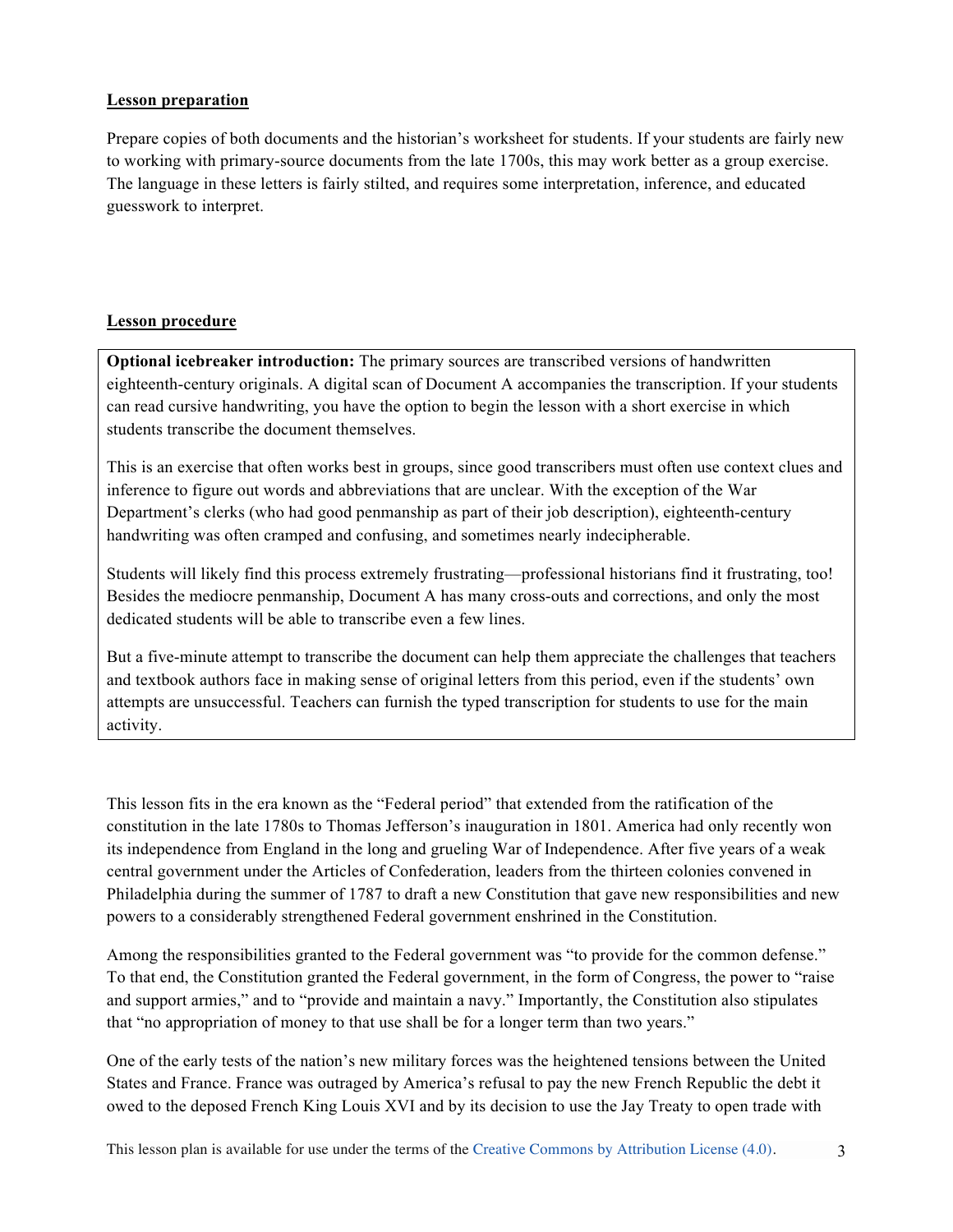France's rival Britain. French naval vessels began attacking American ships in the mid-1790s. In response, the Congress revoked its treaties with France and authorized American ships to attack French vessels.

Begin the lesson by engaging the class in some brainstorming before starting the group exercise: What are the relative strengths and weaknesses of the United States in a confrontation with France? Why would the United States be willing to risk a fight with a much more powerful nation?

American weaknesses are straightforward: The U.S. was a new nation with a new government; lacked a navy; lacked substantial financial resources to wage war; and had few allies. The U.S. was a small, new nation contemplating war with a much larger, more powerful, well-established power.

American strengths are much more difficult. As the documents show, most dealt with the fact that France was engaged in struggles of its own against other powers on the European continent, and could not afford to divert too many ships or too many resources to a fight a thousand miles across the Atlantic ocean.

Once the students have attempted some rough guesses about the strengths and weaknesses of both the United States and France, distribute copies of **Documents A and B.** (If your students cannot read cursive or if time does not permit them to attempt a transcription, the original document image serves primarily as an illustration rather than a critical part of the activity). Give each student a copy of **Historian's worksheet**.

Have the students begin by paraphrasing both documents. (If students are new to this kind of –primarysource activity, this step may work better as a group exercise, since students can work together to interpret the points. The **Teacher Answer Key** includes a sample paraphrase of both documents for you to use as a model.

Then ask students to use their paraphrase of **Document A** to complete the **Historian's Worksheet.** This part of the exercise asks the students to locate the four points that X John McHenry identified as America's advantages in a potential war against France. The **Teacher Answer Key** provides a guide to the four themes the students should identify in the document.

Finally, have the class look at **Document B,** Article I, Section 8 of the U.S. Constitution. (This is often referred to as the "Enumerated Powers" of Congress, since it lays out all of the powers that the legislative branch possesses to manage the country's affairs.) Ask students to highlight the powers the Constitution gives to Congress that affect the preparations for the confrontation with France.

Once students have completed the worksheet, reconvene the class. Students can compare their worksheets to confirm the information in the answer key. This is a good jumping-off point to discuss geopolitics in the late-eighteenth century: Most of the advantages that McHenry identifies in his memo do not stem from the intrinsic strength of the United States, which was still a young, small, and weak nation. Rather they stem from the fact that France's decisions with regard to North America had to consider the other alliances and rivalries that the French had to balance on the continent of Europe. Those allies, and their most powerful rival Great Britain, were all much closer to France and could do much more damage to the French nation if provoked, McHenry judges, reasonably, that the French concerns in Europe will limit what they can do on the coast of the United States and increases the ability of the United States to engage with a stronger and more established opponent.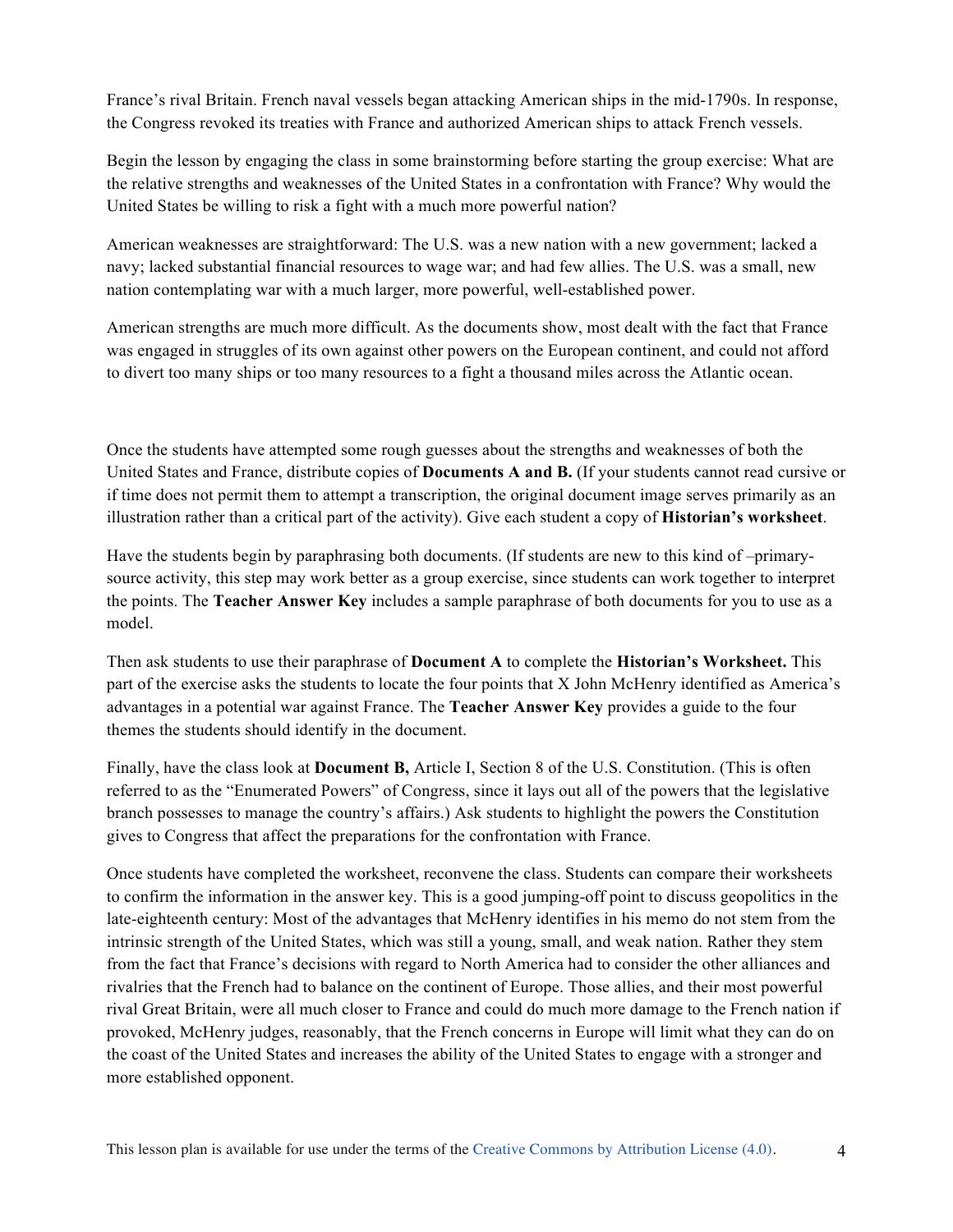A good concluding discussion revolves around the stipulation that "no Appropriation of Money to that Use [to raise and support an army or navy] shall be for a longer Term than two Years." Why would the framers of the Constitution include that language? Why two years?

Brainstorming the second part of that question first can help lead students to the answer: Two years is the same term as a representative in the House. The Constitution is written so that no Congress can make openended or permanent guarantees for standing military forces. The framers' experience with the British Army during the colonial period had made them deeply suspect of standing armies, which they viewed as cripplingly expensive and likely to be used as instruments of tyranny. The stipulation in Article I, Section 8 is meant to prevent the establishment of a permanent, professional, standing army.

**Optional concluding exercise:** Based on their new knowledge of the geopolitical realities of the lateeighteenth century Atlantic world, have students draft a short political speech from a hawkish (that is, prowar) Congressional representative encouraging direct confrontation with France over its naval provocations. That speech should attempt to reassure Americans wary of getting involved in a fight with a larger, more powerful opponent. It can draw nearly entirely on the ideas James McHenry raised in **Document A.**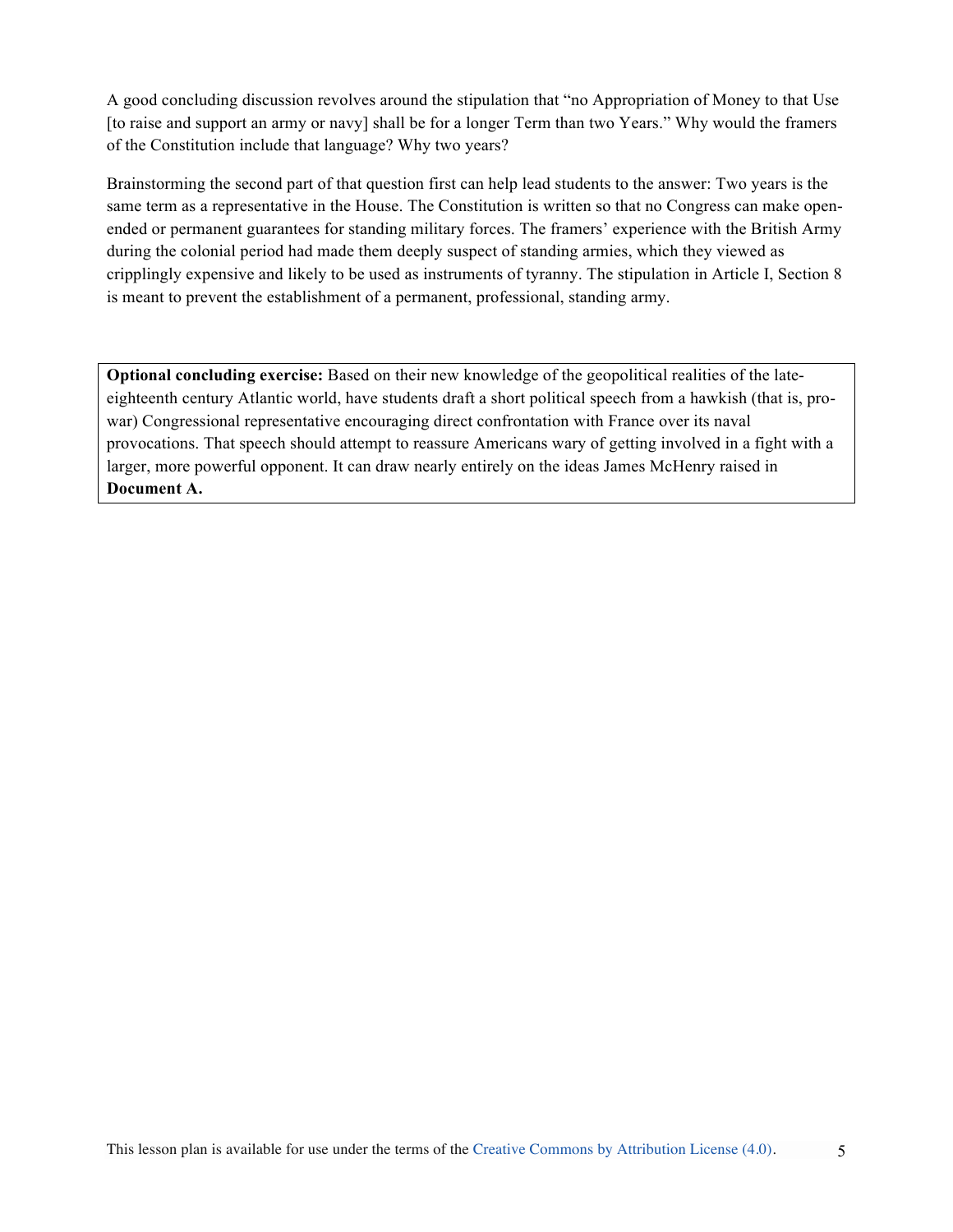In the debate upon the answer to the Presidents thereby or on the coverse of discussing the measures which it thing to fear from the U.S.

France it many be chawn, has to fear, Id. The perprinction of those empheirs of various kinds which she has heretotore received by american velocks, contenented was. I.d. The felamours of her allies, (Sham of the uncle nother early from the sinjuries they. must experience should she stilled them to adopt spinitum measured to these she have all is pursuing. 3 d. The dampetous setting on to which<br>she will infractionation ordered Shain, should depends upon the and ortaining the president of the le. S. All. The certains Cops of her west India Islands from a want of our provisions and other necessary supplies, which must mevetably twas them into the hands of great boutain. What on the other hand has the u.S.t. fear from France? It is not probably that in spared point it a datachment adequate to make any infusion on the U.S. 2 hours the measures furnish a feut to protect her west Indee Islands, and effore we explore the above to send a feut may entable send an attempt, would not the al least must not content to be destined be watched, interacted for dispersed without murkwarry againcy attractions on the part of the k.S. Such being the position of the U.S relation to brance and really every thing pacific is to be preparations are calculated to must was. This lesson plan is available for use under the terms of the Creative Commons by  $A$ 

MEVIRSITY OF MICHIGAN. PIRA<br>HIECTOR REGURED FOR REPRODU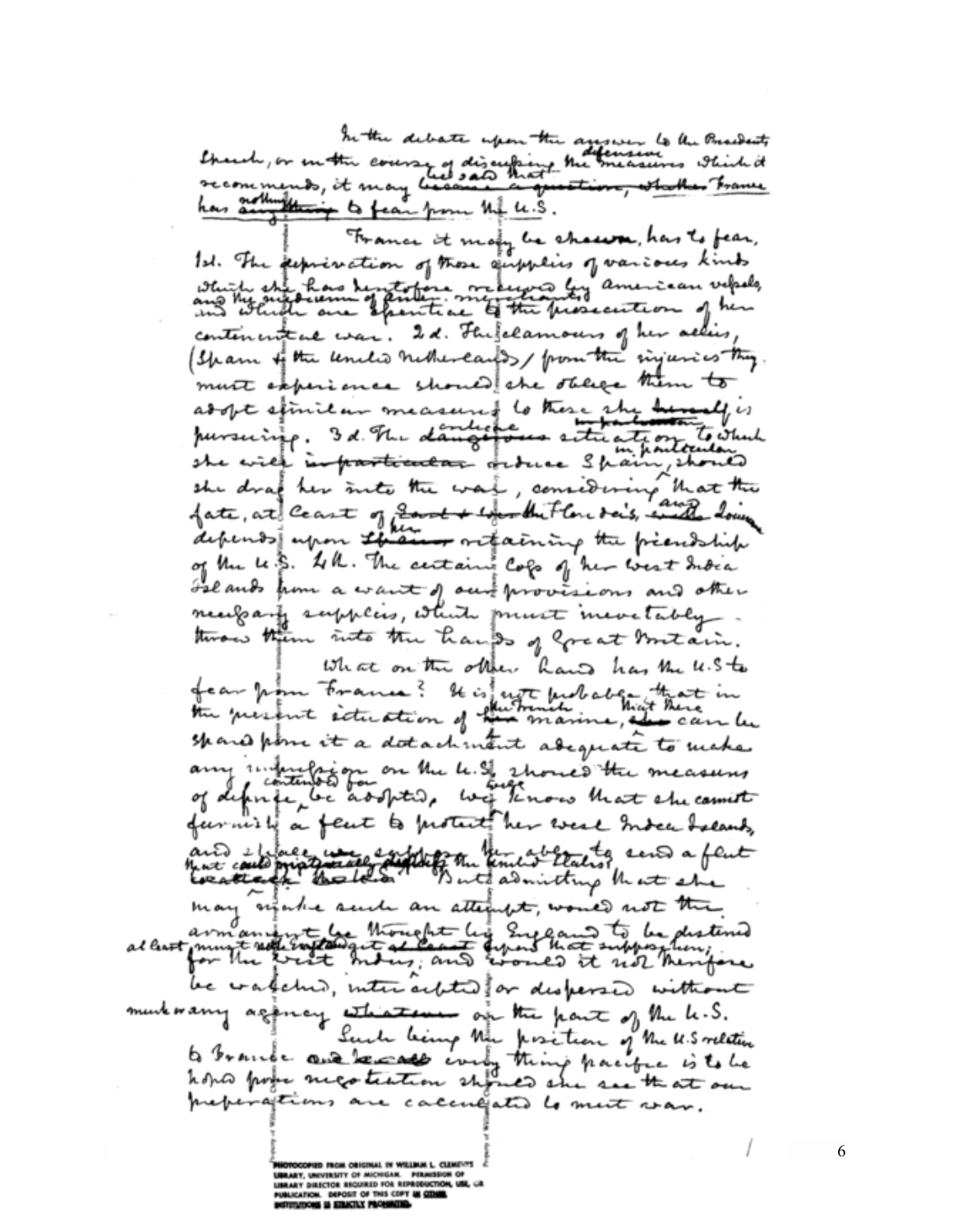May 21st 1797 Given to Wm. Smith.

In the debate upon the answer to the Presidents Speech, or in the course of discussing the defensive measures which it recommends, it may become a question, whether France has anything to fear from the U.S.

France it may be shown, has to fear 1st. The deprivation of those supplies of various kinds which she has heretofore received by American vessels, and the [???] of Amer. merchants and which are essential to the prosecution of her continental war. 2d. The clamours of her allies, (Spain & the United Netherlands) from the injuries they must experience should she oblige them to adopt similar measures to these she herself is pursuing. 3d. The critical situation to which she will in particular reduce Spain, should she drag her into the war, considering that the fate, at least of [???] the Floridas, and Louisiana depends upon her retaining the friendship of the U. S. 4th. The certain loss of her West India Islands from a want of our provisions and other necessary supplies, which must inevitably throw them into the hands of Great Britain.

What on the other hand has the U.S. to fear from France? It is not probable that in the present situation of the French Marine, that there can be spared from it a detachment adequate to make any impression on the U. S. should the measures of Defence contended for be adopted, we well know that she cannot furnish a fleet to protect her West India Islands, and shall we suppose her able to send a fleet to attack the U.S. that could [naturally?] destroy the United States? But admitting that she may make such an attempt, would not the armament be thought by England to be destined for the West Indies at least must make England get at least upon that supposition; and would it not therefore be watched, intercepted or dispersed without much or any agency whatever on the part of the U.S.

Such being the position of the U. S. relation to France and to all every thing pacific is to be hoped from negotiation should she see that our preperations are calculated to meet war.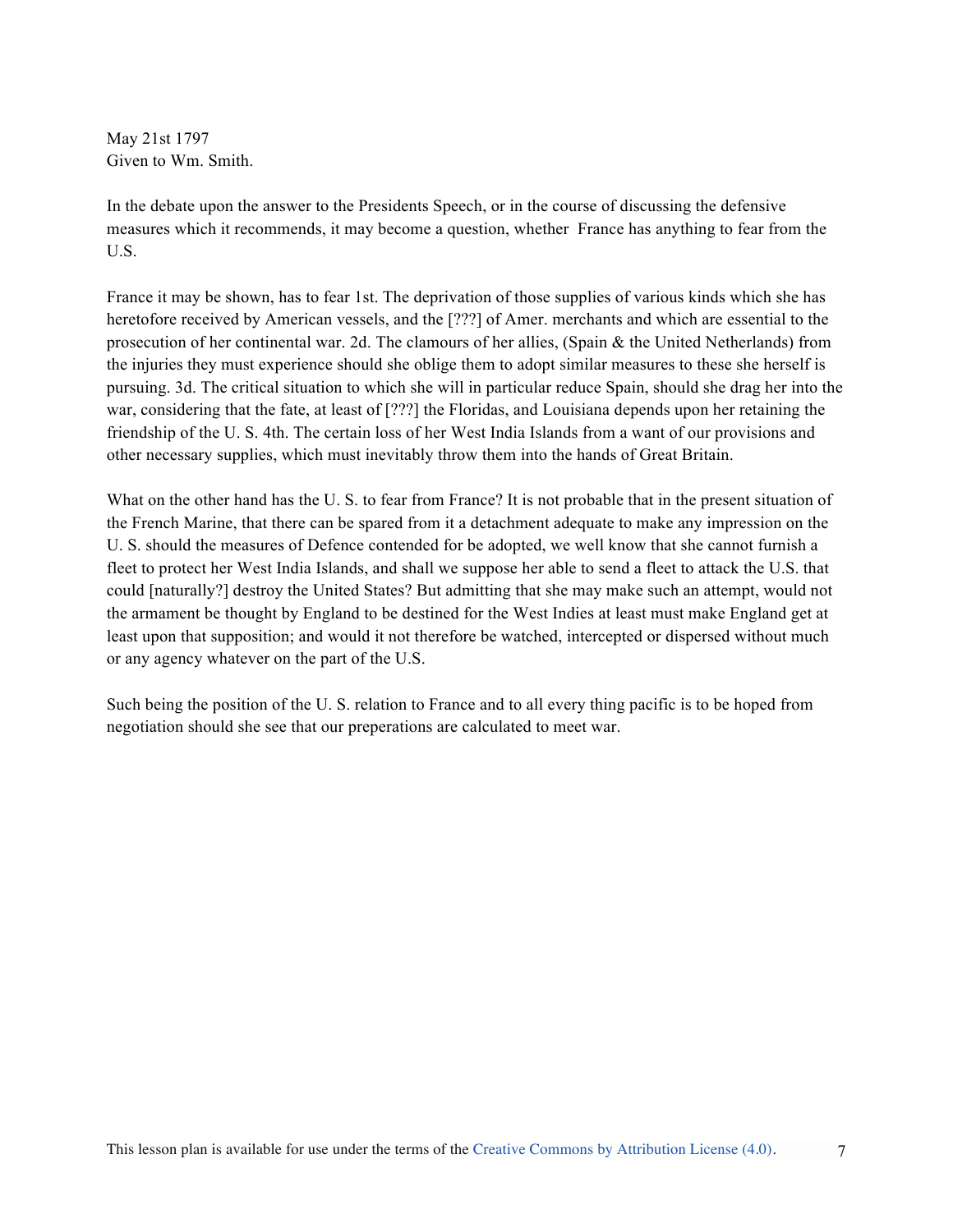### **Article I, Section 8:**

The Congress shall have Power To lay and collect Taxes, Duties, Imposts and Excises, to pay the Debts and provide for the common Defense and general Welfare of the United States; but all Duties, Imposts and Excises shall be uniform throughout the United States;

To borrow Money on the credit of the United States;

To regulate Commerce with foreign Nations, and among the several states, and with the Indian Tribes;

To establish an uniform Rule of Naturalization, and uniform Laws on the subject of Bankruptcies throughout the United States;

To coin Money, regulate the Value thereof, and of foreign Coin, and fix the Standard of Weights and Measures;

To provide for the Punishment of counterfeiting the Securities and current Coin of the United States;

To establish Post Offices and post Roads;

To promote the Progress of Science and useful Arts, by securing for limited Times to Authors and Inventors the exclusive Right to their respective Writings and Discoveries;

To constitute Tribunals inferior to the supreme Court;

To define and punish Piracies and Felonies committed on the high Seas, and Offences against the Law of Nations;

To declare War, grant Letters of Marque and Reprisal, and make Rules concerning Captures on Land and Water;

To raise and support Armies, but no Appropriation of Money to that Use shall be for a longer Term than two Years;

To provide and maintain a Navy;

To make Rules for the Government and Regulation of the land and naval Forces;

To provide for calling forth the Militia to execute the Laws of the Union, suppress Insurrections and repel Invasions;

To provide for organizing, arming, and disciplining, the Militia, and for governing such Part of them as may be employed in the Service of the United States, reserving to the States respectively, the Appointment of the Officers, and the Authority of training the Militia according to the discipline prescribed by Congress;

To exercise exclusive Legislation in all Cases whatsoever, over such District (not exceeding ten Miles square) as may, by Cession of particular States, and the Acceptance of Congress, become the Seat of the Government of the United States, and to exercise like Authority over all Places purchased by the Consent of the Legislature of the State in which the Same shall be, for the Erection of Forts, Magazines, Arsenals, dock-Yards, and other needful Buildings;—And

To make all Laws which shall be necessary and proper for carrying into Execution the foregoing Powers, and all other Powers vested by this Constitution in the Government of the United States, or in any Department or Officer thereof.

This lesson plan is available for use under the terms of the Creative Commons by Attribution License (4.0). 8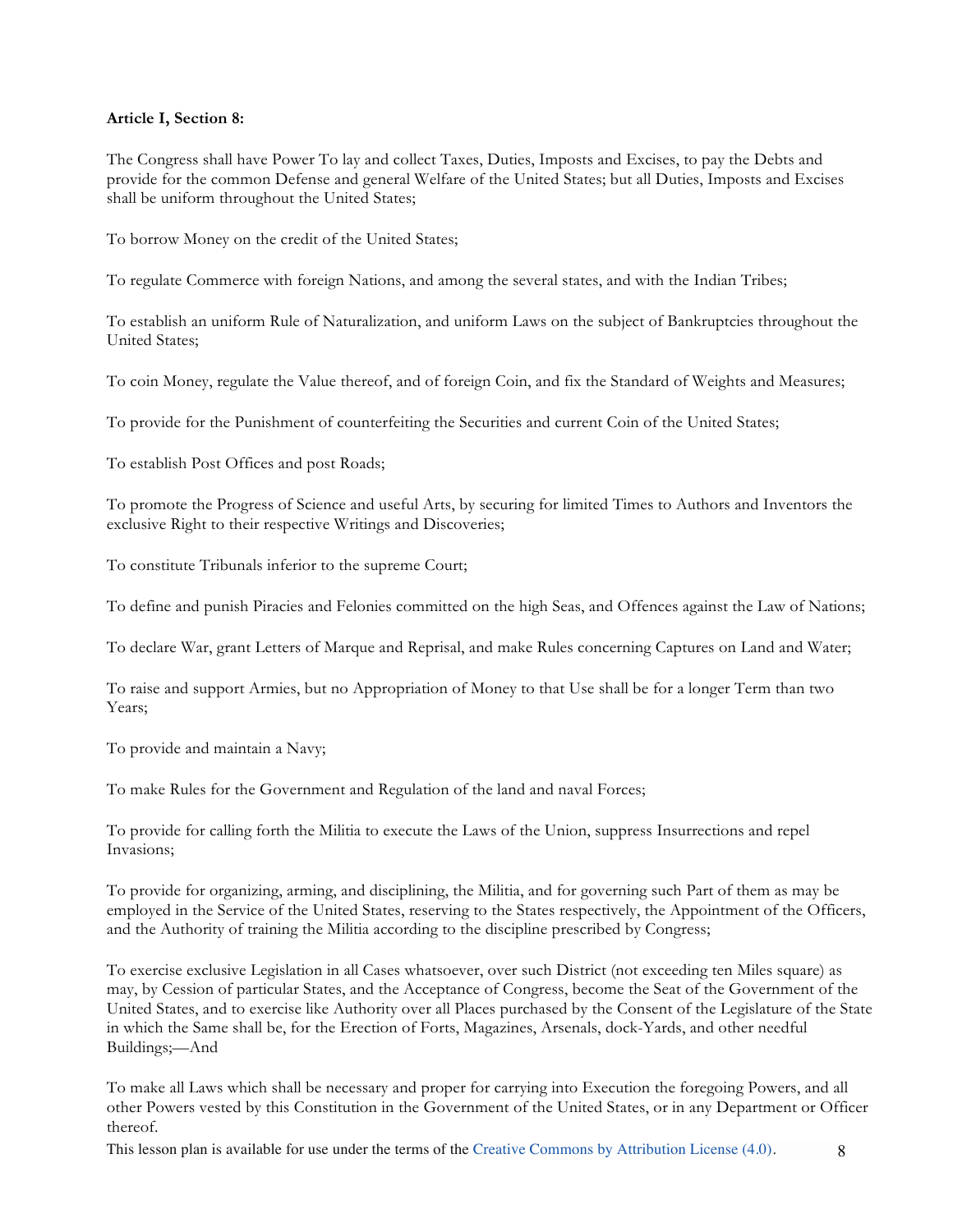**Who is the author of this letter?** 

**When was it written?**

**In the second paragraph, the author lists four reasons that the French will not be a strong in a war with the Americans as they might seem. See if you can find them and list them below:**

**1.** 

**2.** 

**3.** 

**4.**

**What is confusing about the letter? What else do you need to know to make sense of it?**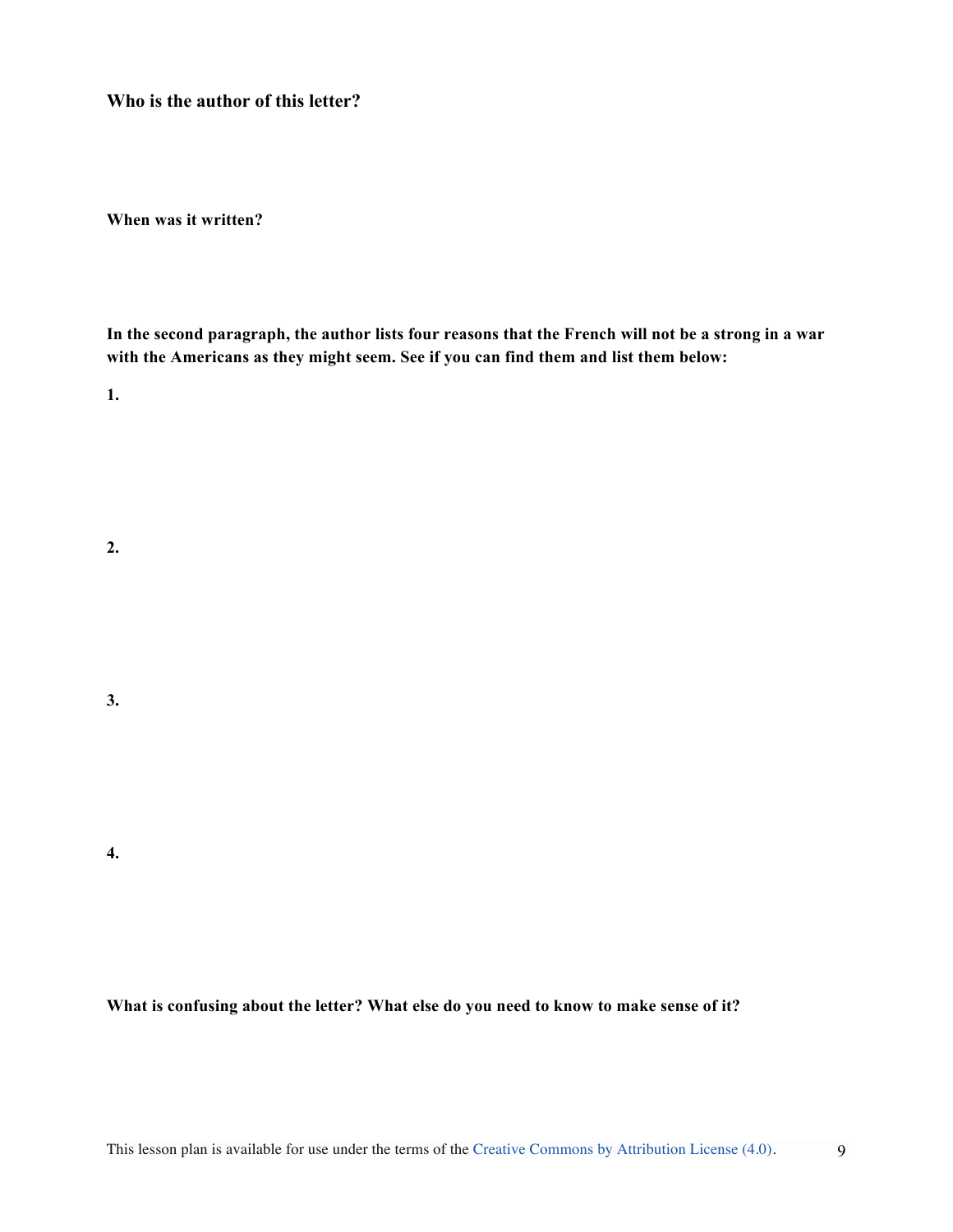# **TEACHER ANSWER KEY**

### **Document A: Paraphrase of James McHenry's letter to William Laughton Smith**

As we think about the President's speech recommending taking defensive measures against France, we should think about what France has to worry about regarding the U.S. should we go to war:

France has four things to be worried about in a war with the U.S.:

1. France will lose the supplies that the country has been receiving from the U.S.;

2. France's allies (Spain and the Netherlands) will not support measures against the U.S. Such measures would hurt those countries, too.

3. Spain will not want to be dragged into a war with the U.S., since that war would threaten Spain's holdings in Florida and Louisiana. Spain's possessions in North America require them to stay on good terms with the U.S.;

4. France would lose possession of the West Indies in a war with the U.S., since those possessions would fall into the hands of Great Britain.

What, on the other hand does the U.S. have to worry about in a war with France?

The French navy does not have the resources to threaten the U.S. France cannot defend the West Indies, so France can hardly have the resources to attack the U.S. mainland. If the French were to try, the British would intercept that fleet before it could threaten the U.S. without the U.S. having to become involved.

That is the situation of the U.S. and France at the moment. We hope that France will attempt peace through negotiation once they see that we are preparing for war.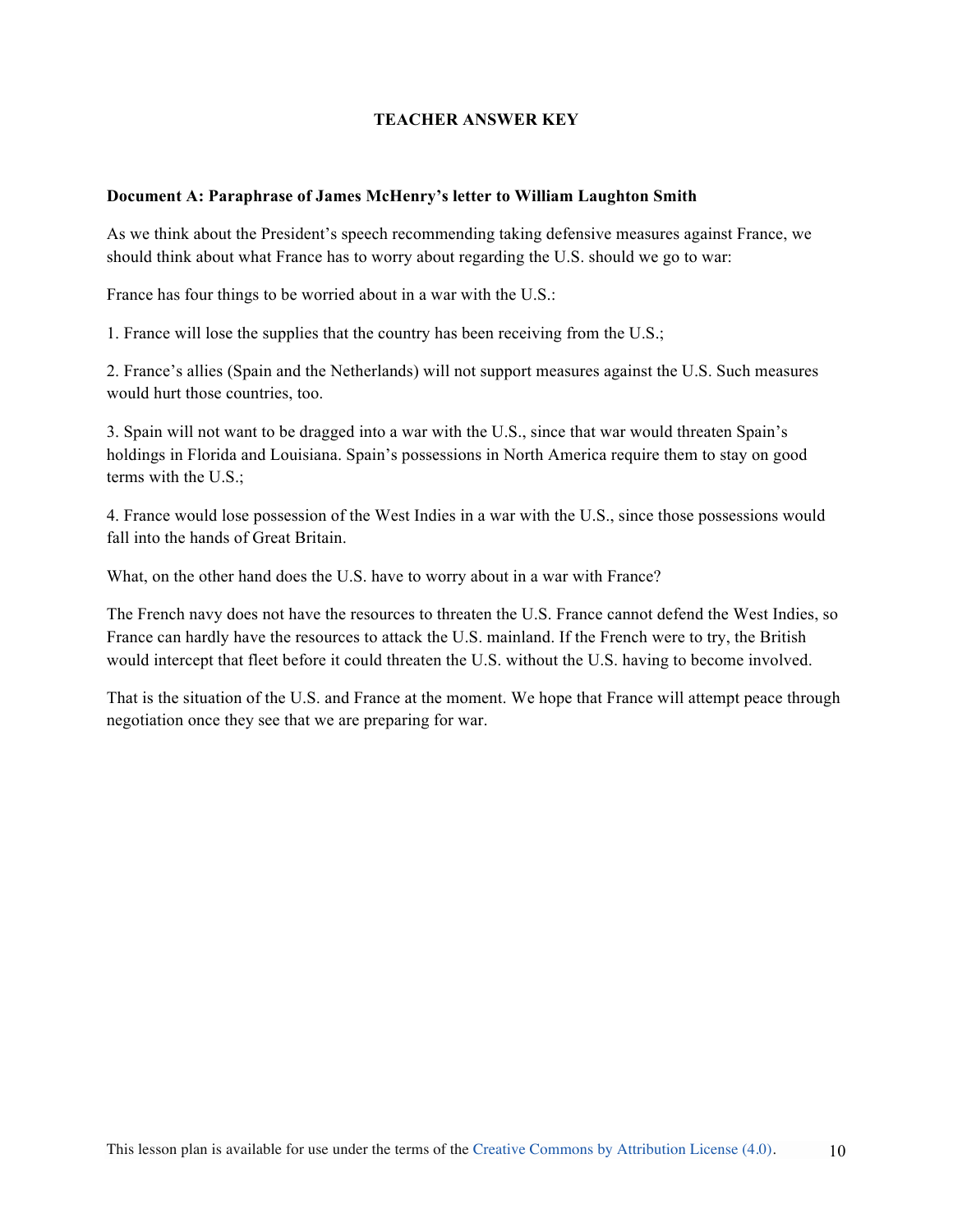### **Who is the author of this letter?**

Secretary of War James McHenry

# **When was it written?**

May 21, 1797

# **In the second paragraph, the author lists four reasons that the French will not be a strong in a war with the Americans as they might seem. See if you can find them and list them below:**

**1.** France has been receiving supplies from the U.S. If they provoke a war with the U.S., they will have to give up those supplies—something they may be reluctant to do.

**2.** France has allies in Spain and the Netherlands. Those countries derive benefits from trade with the U.S., too, and they will not support a French war against the U.S. because such a war would hurt them, too.

**3.** Spain will not want to be dragged into a war with the U.S. A war with the U.S. would threaten Spain's holdings in Florida and Louisiana. If Spain wants to maintain their possessions in North America, they need to stay on good terms with the U.S.—and as a result, they will pressure their ally France not to seek war with the U.S.

**4.** France cannot hope to maintain their possession of the West Indies if they went to war with the U.S. And they would not simply lose those islands—the British would seize them, which would be a double loss for the French. They would lose the islands and their most hated rival would take possession of them.

### **What is confusing about the letter? What else do you need to know to make sense of it?**